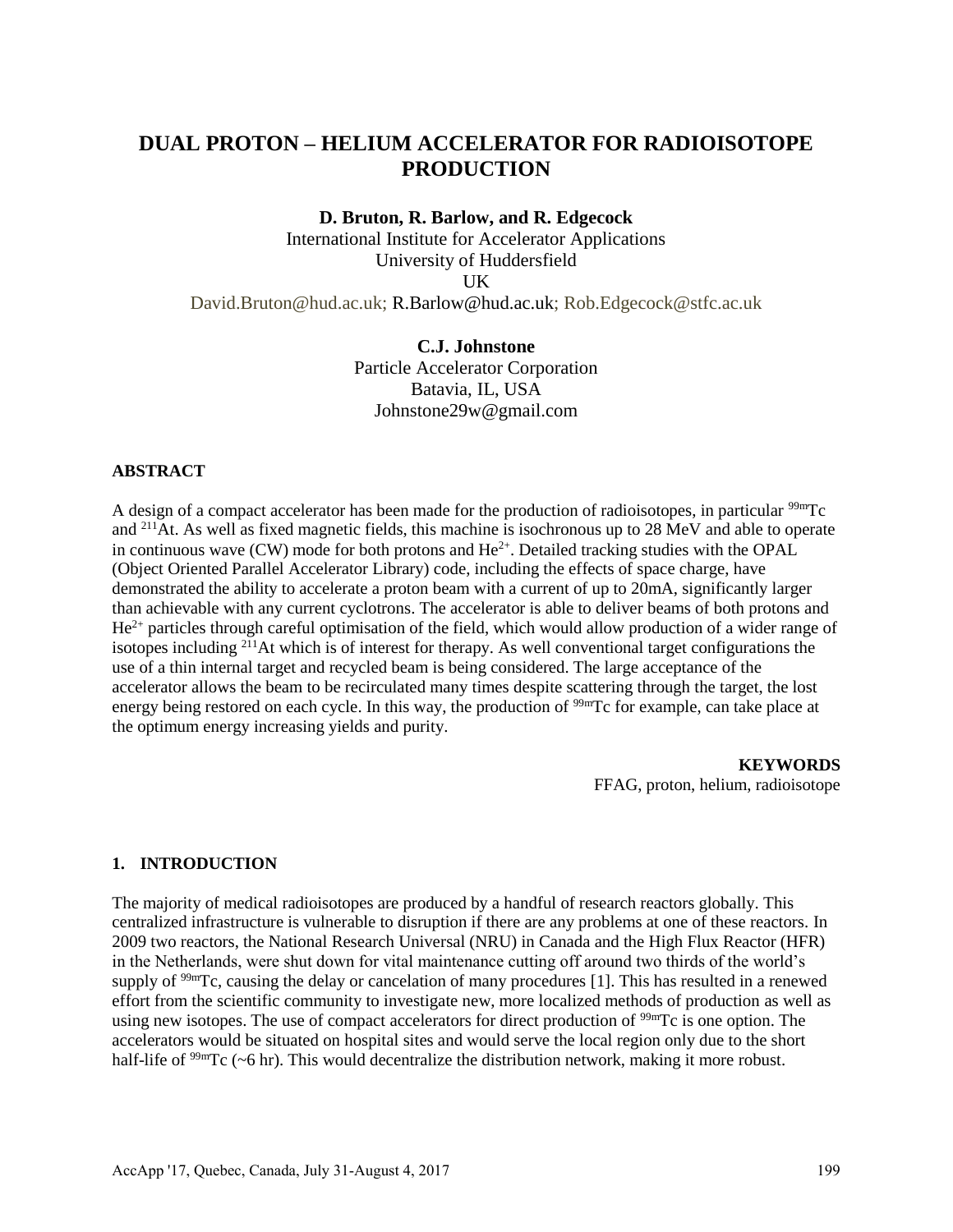#### **1.1. Design of a Proton Accelerator**

A compact proton accelerator was designed for the production of medical radioisotopes such as <sup>99m</sup>Tc. The design shown in Fig. 1 features four separate sector magnets and two radio frequency (RF) cavities. The separate sector design leaves plenty of room for injection/extraction and with an extraction radius of 1.7 m at 28 MeV is small enough to be place in the basement of a hospital. The 75 keV injection energy should allow injection strait from an ion source negating the need for pre acceleration.



**Figure 1. Plane view of the design with four sector magnets and two RF cavities.**

The magnetic field profile is described by a polynomial and has components up to the sextapole term. It is optimized with the magnet geometry to maintain an isochronous field [2] with a time of flight variation of less than 0.15%. The tunes are stable across much of the energy range however the vertical tune is suppressed at low energy due to fringe field effects resulting in some resonance crossings. The resonances are passed very quickly which will limit instability growth. The small time of flight spread results in the RF phase space shown in Fig. 4 that gives a phase acceptance of approximately 100° for 200kV/Turn accelerating voltage.



**Figure 2. Beam rigidity of protons and He are very similar in this energy range.**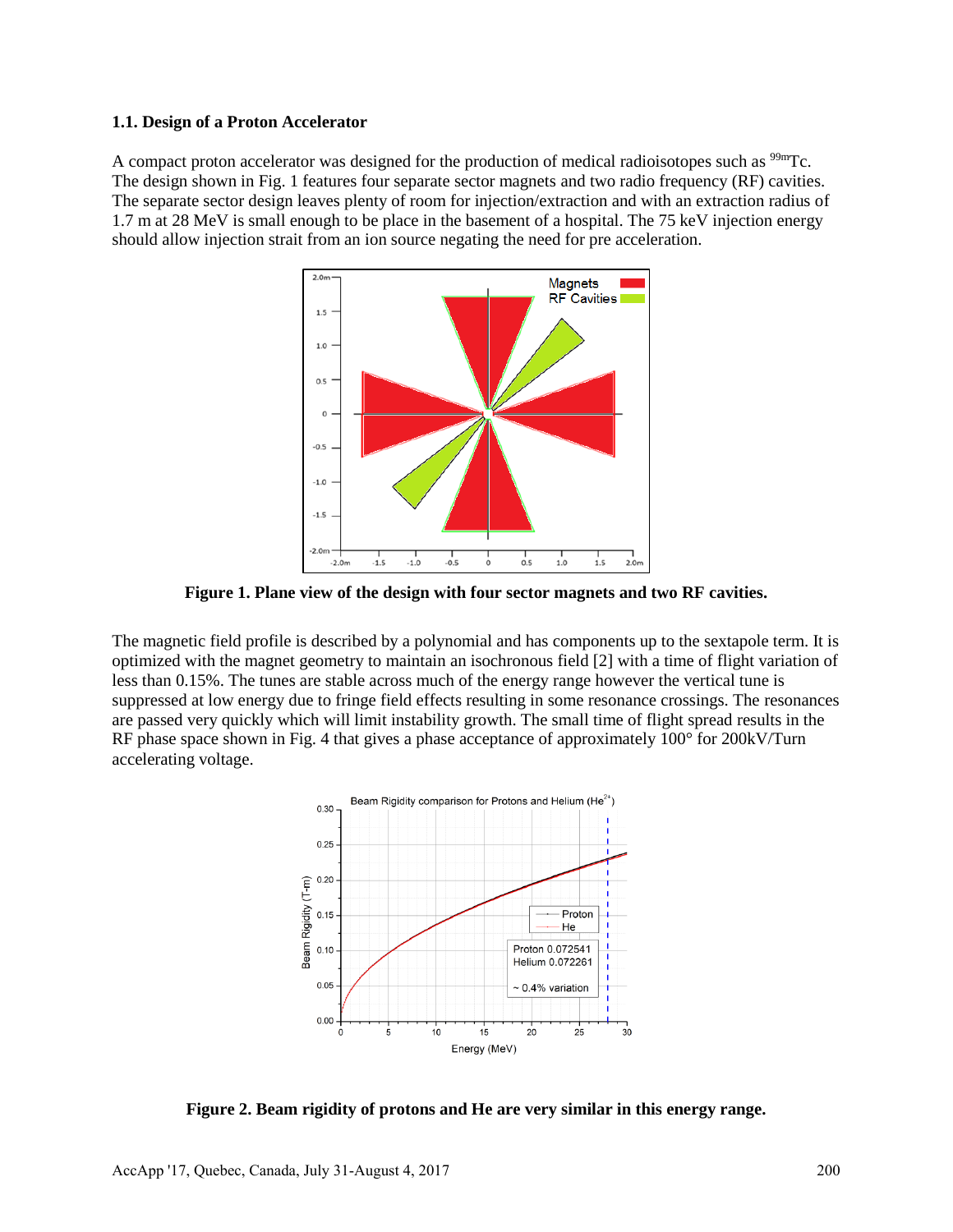### **1.2. Dual Proton-Helium Accelerator**

Neither protons nor helium ions are highly relativistic in the energy range up to 28 MeV. Consequently the beam rigidity for protons and helium ions are very similar, as you can see in Fig. 2 they only vary by around 0.4% at 28 MeV. This opens up the possibility of running both protons and helium ions in the same machine. This would greatly increase the flexibility of the machine, allowing for the production of additional radioisotopes such as <sup>211</sup>At [3].



**Figure 3. Comparison of the magnetic field profile before and after modification.**

Using the same field map helium ion acceleration was investigated. The RF phase space for  $He^{2+}$  ions shown in Fig. 4 gives a phase acceptance of approximately 25°, significantly smaller than that of protons due to the divergence of the helium time of flight from the proton RF frequency. To improve the helium phase acceptance the magnetic field profile was modified by adjusting the quadrapole component of the magnetic field as in Fig. 3. The new RF phase spaces for protons and helium ions are shown in Fig. 4. With the field profile now somewhere between the ideal field for protons and that of helium ions the phase acceptance has changed, compromising the proton acceptance to improve the helium. The new phase acceptances are approximately 70° for protons and 55°.



**Figure 4. RF phase space for Protons (left) and Helium (right) before (top) and after (bottom) field modification.**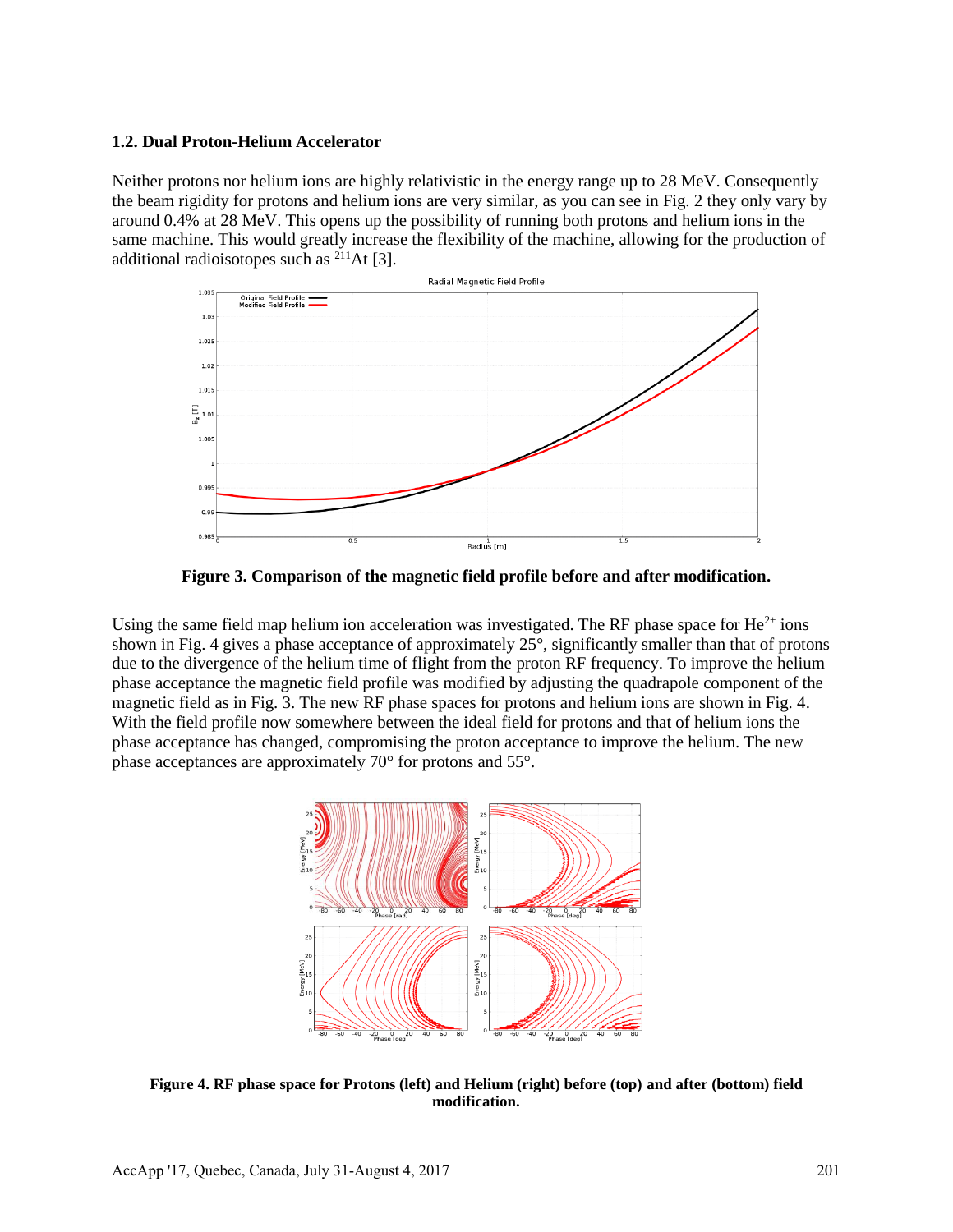## **2. SPACE CHARGE STUDIES**

Simulations were run in OPAL [4] with full 3D space charge calculations to investigate the current capability of the design. Beam currents of up to 1mA were simulated for both protons and helium ions. For 1mA protons there was some initial emittance growth from a combination of beam mismatch and space charge blow up, before the stabilizing. The radial emittance at extraction was  $\approx$ 3 mm mrad and the vertical emittance ≈0.6 mm mrad. He<sup>2+</sup> ions at 1mA reached very similar emittances of 3 and 0.6 mm mrad. It's worth noting that due to its 2+ charge, 1mA of helium ions contains half the number of particles as 1mA of protons.

Helium ions are potentially highly activating at 28 MeV so clean, low loss extraction is vital. Good orbit separation is therefore important to allow just the final orbit to be extracted and minimize the losses on the septum to avoid heating and activation issues. This in turn limits the current that can be run as space charge effects broaden the beam width. Figure 5. shows the broadening of the radial profile of the bunch from space charge for the last two turns. At 0.5mA the last two bunches overlap slightly but this is mainly halo and large amplitude particles, the beam cores remain distinct. At 1mA however space charge effects have significantly broadened the beam to the point where the edges of the beam cores are now overlapping. Consequently the beam current is limited to around 0.5mA if clean extraction of  $He^{2+}$  is to be achieved.



**Figure 5. Orbit separation at extraction for Helium at 1mA (top) and 0.5mA (bottom) beam currents.**

As well as broadening the beam radially, space charge also effects the longitudinal dynamics of the beam. Without space charge the bunch full pulse length is approximately 8 ns long. When running high currents in an isochronous accelerator the space charge effects actually work to break up long beams and shape shorter bunches into a sphere through shearing forces [3]. This effect shortens the pulse length of the beam core in these simulations, but also causes off momentum particles to be pushed out to larger amplitudes as shown in Fig 6. There are two options for dealing with this additional halo growth, reducing the energy spread of the beam, or collimating the off momentum particles. The energy spread could be reduced by injecting a shorter bunch and using less of the available RF phase space, but this would also worsen the space charge effects. A flat top cavity could be used to reduce energy spread but this would be an additional cost as well as an engineering challenge. Collimation is a more realistic option for controlling halo growth but would need a well optimized design to ensure only of momentum and halo particles were removed.